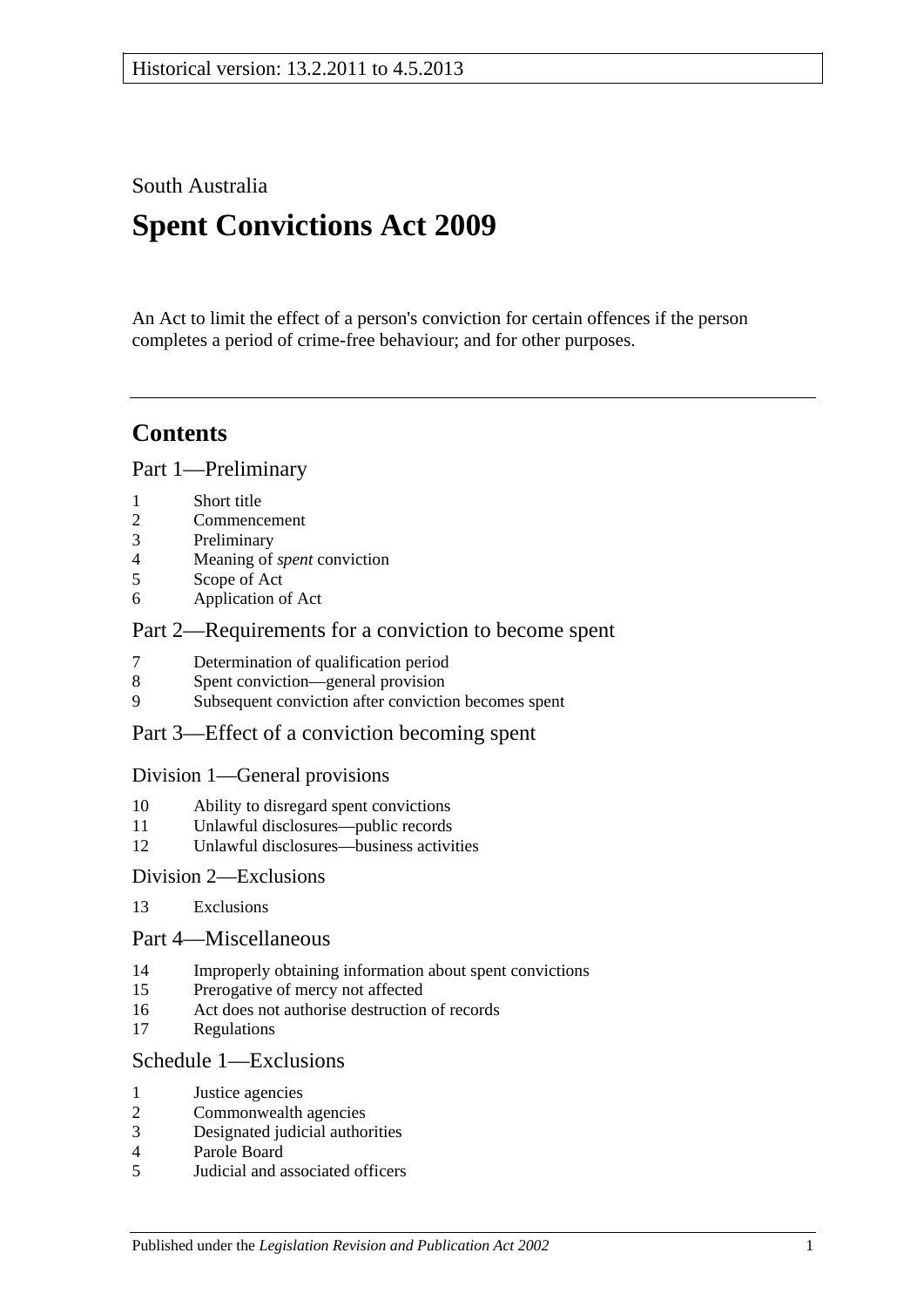- 6 [Care of children](#page-12-1)
- 7 [Care of vulnerable people](#page-12-2)
- 8 [Activities associated with a character test](#page-13-0)
- 9 [Firefighting, police and correctional services](#page-13-1)
- 10 [Official records](#page-14-0)
- 11 [Archives and libraries](#page-14-1)
- 12 [Reports and authorised publications](#page-14-2)
- 13 [Non-identifying information](#page-14-3)
- 14 [Prescribed exclusions](#page-14-4)

[Legislative history](#page-15-0)

### <span id="page-1-0"></span>**The Parliament of South Australia enacts as follows:**

## **Part 1—Preliminary**

### <span id="page-1-1"></span>**1—Short title**

This Act may be cited as the *Spent Convictions Act 2009*.

#### <span id="page-1-2"></span>**2—Commencement**

This Act will come into operation on a day to be fixed by proclamation.

### <span id="page-1-4"></span><span id="page-1-3"></span>**3—Preliminary**

(1) In this Act, unless the contrary intention appears—

*adult* means a person of or above the age of 18 years;

*AUSTRAC* means the Australian Transaction Reports and Analysis Centre continued in existence by the *Anti-Money Laundering and Counter-Terrorism Financing Act 2006* of the Commonwealth;

*child* means a person under the age of 18 years;

*Commonwealth authority* means—

- (a) a Commonwealth Minister; or
- (b) a Commonwealth Department; or
- (c) the Defence Force; or
- (d) a body (whether incorporated or not) established or appointed for a public purpose by or under a Commonwealth law, not being—
	- (i) an incorporated company, society or association; or
	- (ii) an organisation registered, or an association recognised, under the *Fair Work (Registered Organisations) Act 2009* of the Commonwealth, or a branch of such an organisation or association; or
- (e) a body established or appointed by the Governor-General, or by a Commonwealth Minister, otherwise than by or under a Commonwealth law; or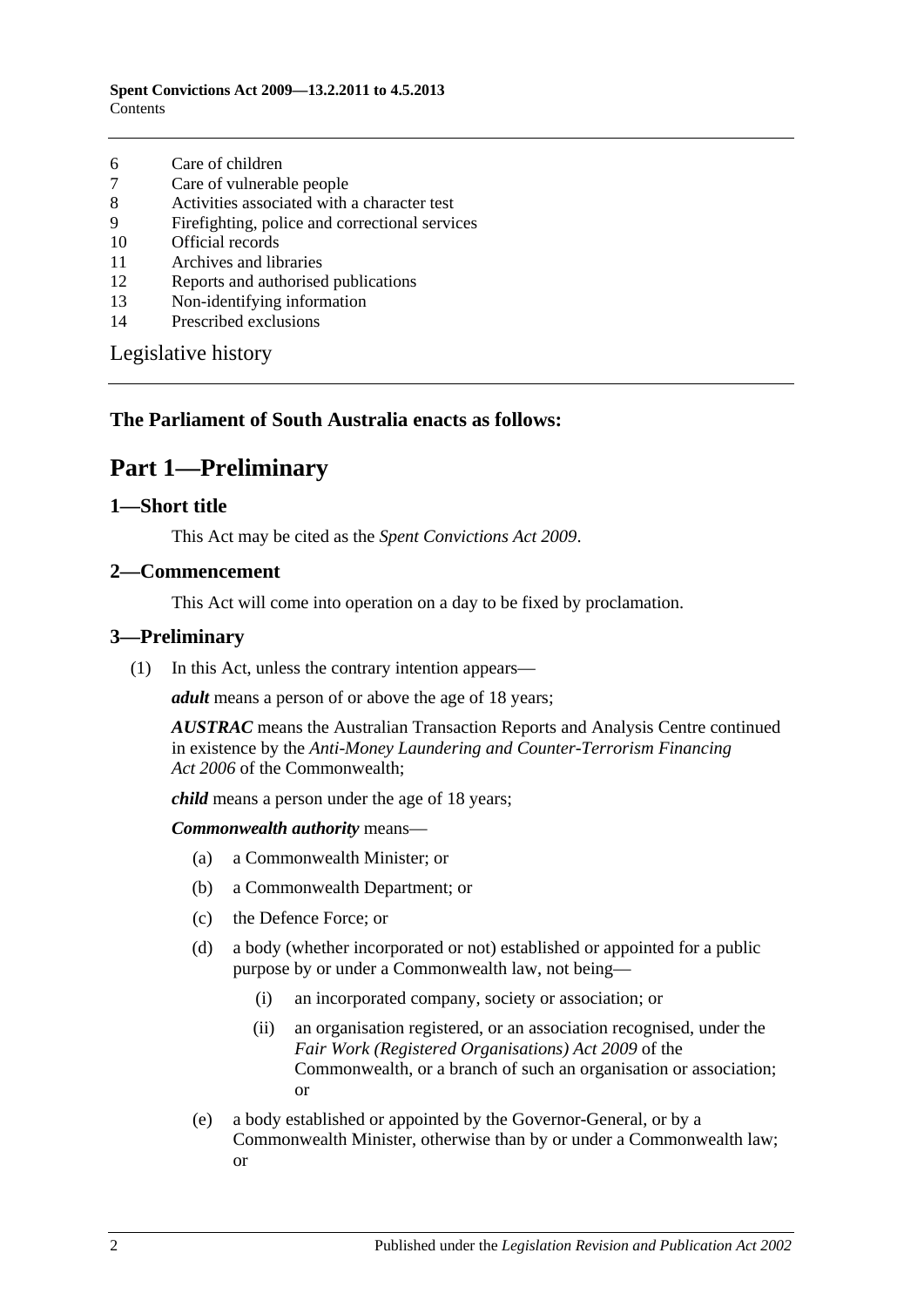- (f) a person holding or performing the duties of an office established by or under, or an appointment made under, a Commonwealth law other than the office of Secretary of a Commonwealth Department; or
- (g) a person holding or performing the duties of an appointment made by the Governor-General, or by a Commonwealth Minister, otherwise than under a Commonwealth law; or
- (h) a federal court; or
- (i) a tribunal established under a Commonwealth law; or
- (j) the Australian Federal Police;

*Commonwealth Department* means an Agency within the meaning of the *Public Service Act 1999* of the Commonwealth;

*conviction* means a conviction, whether summary or on indictment, for an offence and includes a finding which, under [subsection](#page-5-1) (5), is treated as a conviction for the purposes of this Act or a case which falls within the ambit of [subsection](#page-5-2) (6);

*corresponding law* means a law of another State or of the Commonwealth that is declared by the regulations to be a corresponding law for the purposes of this Act;

*designated Commonwealth position* means a position in a Commonwealth authority which the head of the authority has determined to be a designated security assessment position whose duties are likely to involve access to national security information classified as secret or top secret;

*designated judicial authority* means—

- (a) a court or tribunal (including a military tribunal established under a law of the Commonwealth); or
- (b) a judicial or quasi-judicial body brought within the ambit of this definition by the regulations;

*eligible adult offence* means an offence committed by an adult for which—

- (a) a sentence of imprisonment is not imposed; or
- (b) a sentence of imprisonment is imposed but the sentence is 12 months or less;

*eligible juvenile offence* means an offence committed while the defendant was a child where, on conviction of the defendant—

- (a) a sentence of imprisonment is not imposed; or
- (b) a sentence of imprisonment is imposed but the sentence is 24 months or less;

*intelligence or security agency* means—

- (a) the Australian Security Intelligence Organisation; or
- (b) the Australian Secret Intelligence Service; or
- (c) the Office of National Assessments; or
- (d) that part of the Department of Defence known as the Defence Signals Directorate; or
- (e) that part of the Department of Defence known as the Defence Intelligence Organisation; or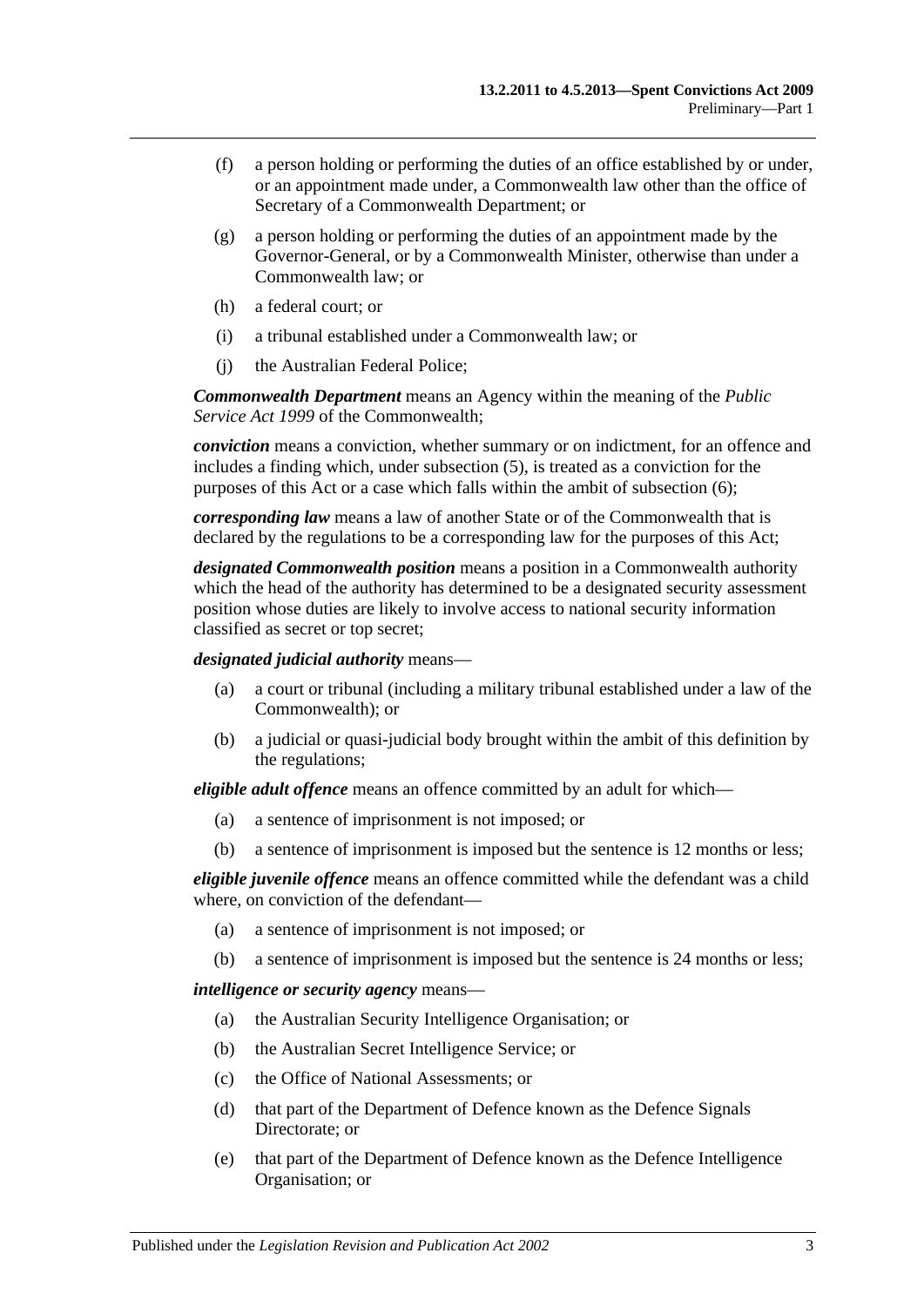- (f) that part of the Department of Defence known as the Defence Imagery and Geospatial Organisation; or
- (g) any other similar agency, office or part of a Commonwealth Department that has a direct involvement in national intelligence or security activities;

*justice agency* means any of the following:

- (a) the Australian Federal Police;
- (b) the police force or service of a State;
- (c) the Australian Customs and Border Protection Service;
- (d) the Australian Commission for Law Enforcement Integrity, the Australian Crime Commission, or any other similar crime or integrity commission, body, office or agency established under a law of the Commonwealth or a State;
- (e) the CrimTrac Agency (established on 1 July 2000 as an Executive Agency of the Governor-General of the Commonwealth under section 65 of the *Public Service Act 1999* of the Commonwealth);
- (f) AusCheck (established by the Commonwealth on 5 December 2005);
- (g) the Australian Securities and Investments Commission;
- <span id="page-3-0"></span>(h) the Attorney-General for the Commonwealth or a State;
- (i) the Director of Public Prosecutions for the Commonwealth or a State, or a person or body performing a similar function under a law of a State;
- (j) staff appointed to assist a person or body referred to in [paragraph](#page-3-0) (i);
- (k) a government department or agency of the Commonwealth or the State which is concerned, as 1 of its principal or primary duties, with the prosecution of offences or assisting with the prosecution of offences;
- (l) the Australian Taxation Office or the Australian Electoral Commission, in connection with any function associated with the prosecution of offences or assisting with the prosecution of offences;
- (m) the Department for Correctional Services or an equivalent entity in another State;
- (n) the Department responsible for a training centre under the *[Young Offenders](http://www.legislation.sa.gov.au/index.aspx?action=legref&type=act&legtitle=Young%20Offenders%20Act%201993)  Act [1993](http://www.legislation.sa.gov.au/index.aspx?action=legref&type=act&legtitle=Young%20Offenders%20Act%201993)* or an equivalent entity in another State;
- (o) the Registrar or administrator of a Commonwealth or State court;
- (p) a person or body brought within the ambit of this definition or a corresponding definition by regulations made under this Act or under a corresponding law for the purposes of a corresponding definition;

*minor offence* means an offence where, on conviction—

- (a) the defendant is discharged without penalty; or
- (b) the only penalty imposed on the defendant (disregarding any demerit points that may apply) is a fine not exceeding—
	- (i) unless an amount applies under [subparagraph](#page-4-0) (ii)—\$500; or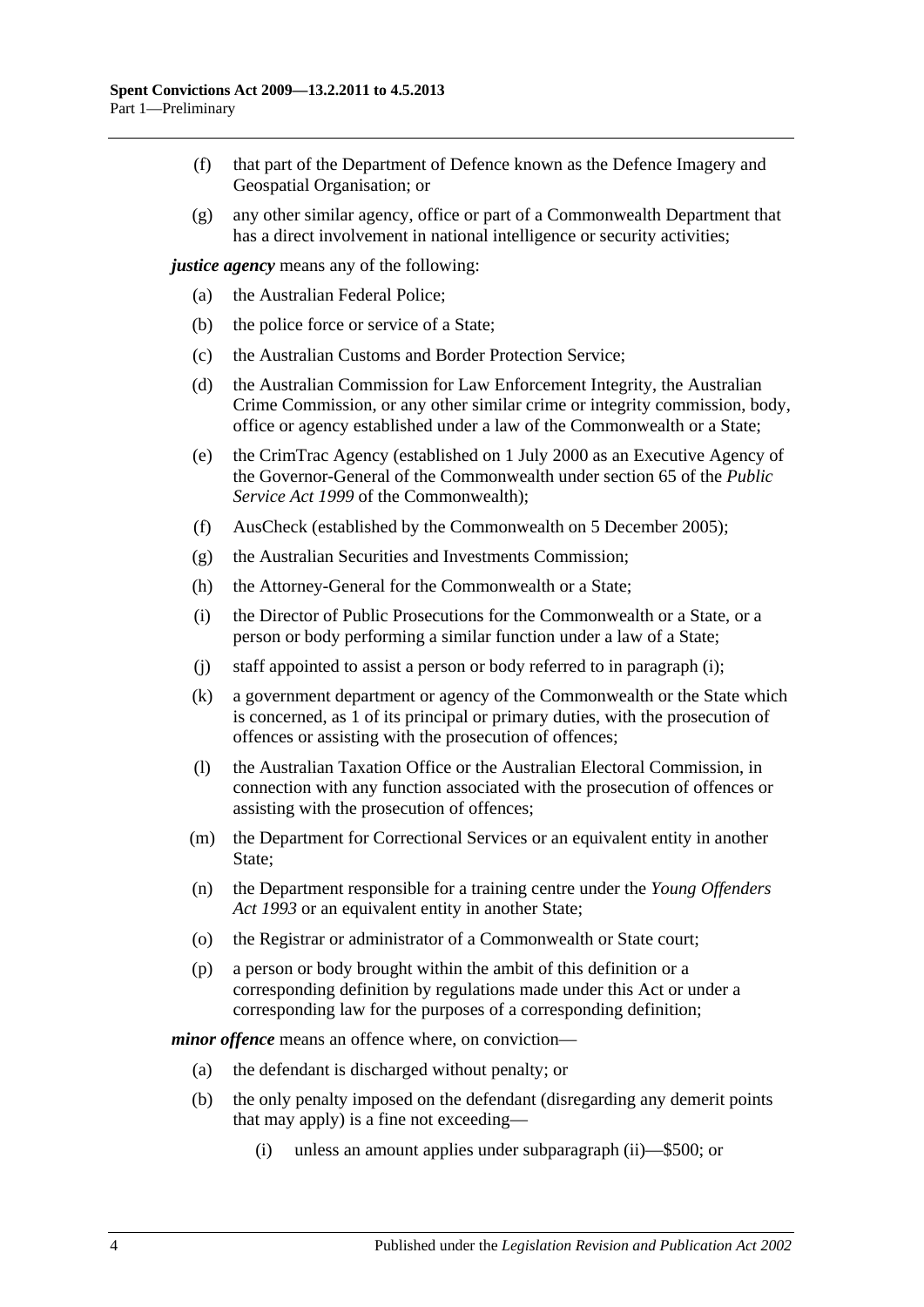(ii) an amount, greater than \$500, prescribed by the regulations for the purposes of this definition;

#### <span id="page-4-0"></span>*mutual recognition principle*—see [subsection](#page-5-3) (7);

*national security information* means information affecting the defence, security or international relations of Australia;

*official record* means a record kept by a court, tribunal, police force or public authority;

*overseas jurisdiction* means a jurisdiction outside Australia and the external territories;

*public authority* means—

- (a) a public or local authority constituted by or under an Act of this State, another State or the Commonwealth; or
- (b) a government department of this State, another State or the Commonwealth; or
- (c) a statutory body representing the Crown in right of this State, another State or the Commonwealth,

and includes a person performing a function on behalf of the authority, department or body;

*qualification period* means the qualification period that applies under [section](#page-7-1) 7;

*quashed*—a conviction is quashed if—

- (a) the conviction is quashed or set aside; or
- (b) a finding of guilt, or a finding that a charge has been proved, is quashed or set aside;

*recognised jurisdiction*—if a law of another State or of the Commonwealth has been declared by the regulations to be a corresponding law, then that State or the Commonwealth (as the case requires) is a recognised jurisdiction;

*security* has the same meaning as in the *Australian Security Intelligence Organisation Act 1979* of the Commonwealth;

*sex offence* means an offence prescribed as a sex offence for the purposes of this definition;

*spent*, for a conviction—see [section](#page-5-0) 4;

*State* includes Territory;

*this jurisdiction* means South Australia;

*tribunal* means a tribunal constituted by law;

*work* includes the following:

- (a) work—
	- (i) under a contract of employment or contract for services; or
	- (ii) in a leadership role in a religious institution or as part of the duties of a religious vocation; or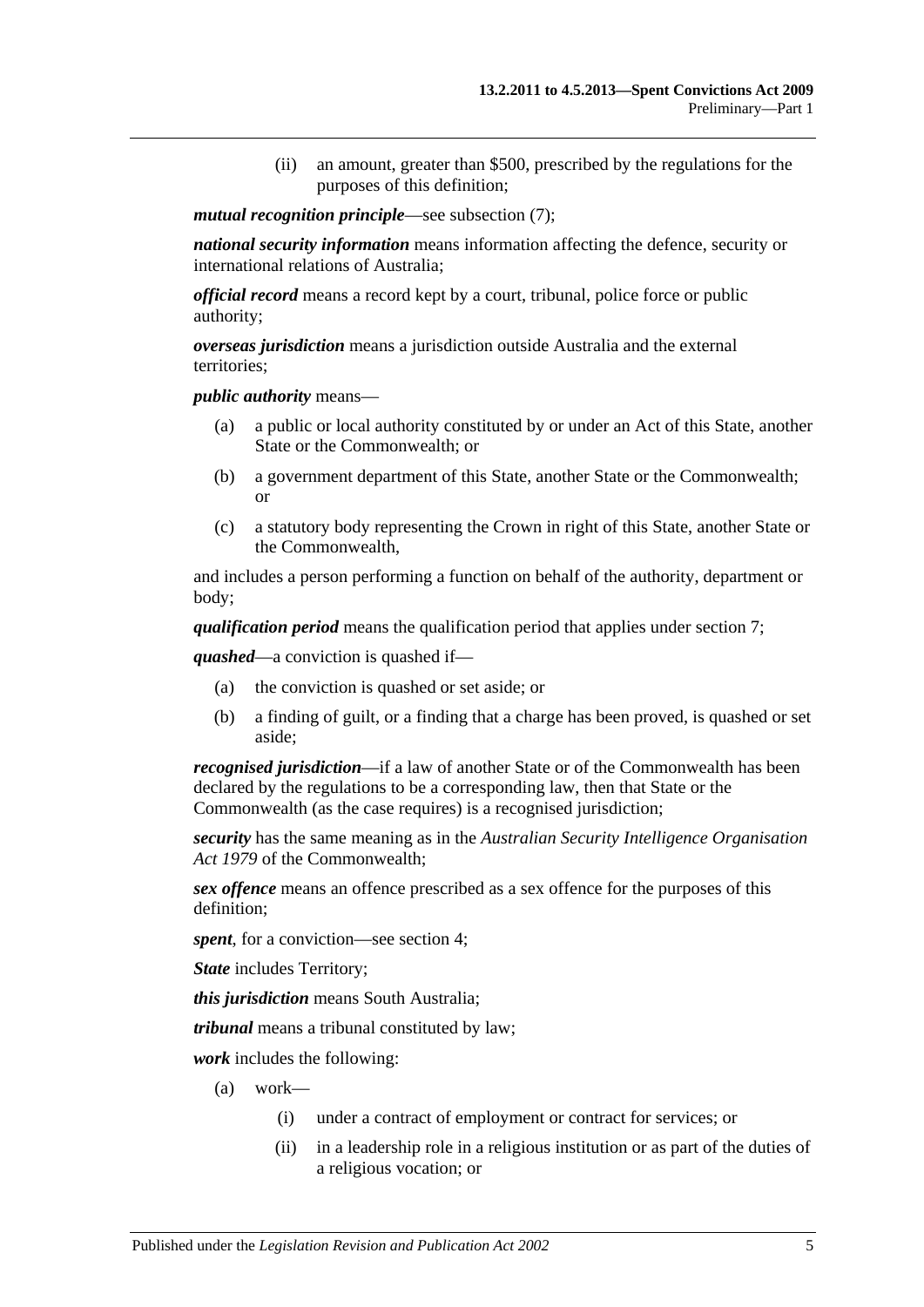- (iii) as an officer of a body corporate, member of the committee of management of an unincorporated body or association or member of a partnership; or
- (iv) as a volunteer, other than unpaid work engaged in for a private or domestic purpose; or
- (v) as a self-employed person;
- (b) practical training as part of a course of education or vocational training;
- (c) acting in a prescribed capacity or engaging in a prescribed activity.
- $(2)$  If—
	- (a) a person is convicted by a court of a number of offences; and
	- (b) the sentencing court imposes 1 penalty for some or all of the offences,

the penalty so imposed will be taken to apply in relation to each offence for the purpose of determining whether a particular offence is an eligible adult offence or an eligible juvenile offence under [subsection](#page-1-4) (1).

- (3) In this Act, a reference to a sentence of imprisonment extends to—
	- (a) a period of detention under the *[Young Offenders Act](http://www.legislation.sa.gov.au/index.aspx?action=legref&type=act&legtitle=Young%20Offenders%20Act%201993) 1993*;
	- (b) a sentence of imprisonment or a period of detention that has been suspended (in whole or in part).
- (4) In this Act, a reference to a conviction that is spent includes a reference to the charge to which the spent conviction related and any investigation or legal process associated with the offence or the conviction.
- <span id="page-5-1"></span>(5) The following findings are treated as convictions for the purposes of this Act:
	- (a) a formal finding of guilt by a court;
	- (b) a finding by a court that an offence has been proved.
- <span id="page-5-2"></span>(6) For the purposes of this Act, if an offence is taken into account for the purposes of sentencing for another offence or offences, it will be taken that there is a conviction for that offence (and that the conviction is capable of being spent).
- <span id="page-5-3"></span>(7) The *mutual recognition principle* is as follows:
	- (a) a conviction for an offence against a law of a recognised jurisdiction that is spent under the corresponding law of that jurisdiction will be taken to be spent for the purposes of [Part 3](#page-8-2) and [Part 4;](#page-10-2) and
	- (b) a conviction for an offence against a law of a recognised jurisdiction that is not spent (or has ceased to be spent) under the corresponding law of that jurisdiction will be taken not to be spent for the purposes of [Part 3](#page-8-2) and [Part 4.](#page-10-2)

### <span id="page-5-0"></span>**4—Meaning of** *spent* **conviction**

- (1) For the purposes of this Act, the conviction of a person for an offence is *spent* if—
	- (a) the conviction is spent under [Part 2;](#page-7-0) or
	- (b) the conviction is quashed; or
	- (c) the person is granted a pardon for the offence.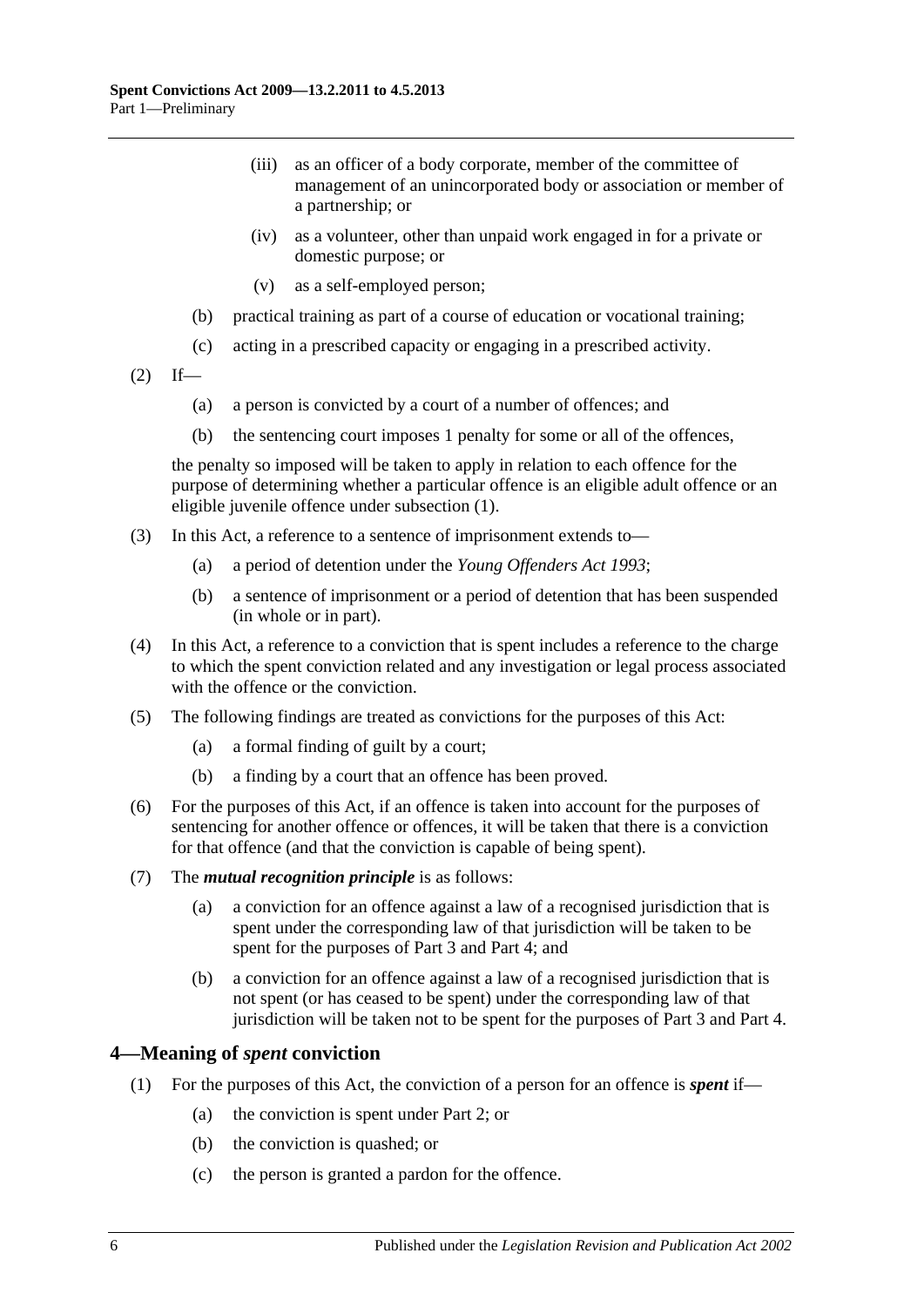(2) This section applies subject to the operation of [section](#page-6-1) 6.

### <span id="page-6-0"></span>**5—Scope of Act**

- (1) The following convictions are capable of becoming spent under this Act:
	- (a) a conviction for an eligible adult offence;
	- (b) a conviction for an eligible juvenile offence.
- (2) However, the following convictions cannot become spent under this Act:
	- (a) a conviction of a body corporate;
	- (b) a conviction for a sex offence;
	- (c) a conviction of a class prescribed by the regulations.
- <span id="page-6-2"></span>(3) A regulation made under [subsection](#page-6-2)  $(2)(c)$  does not affect a conviction that has already become spent under this Act.
- (4) Nothing in this Act affects—
	- (a) the enforcement of any process or proceedings relating to any fine or other sum imposed with respect to a spent conviction; or
	- (b) any process or proceedings in respect of a breach of a condition or requirement applicable to a sentence imposed in respect of a spent conviction; or
	- (c) the operation of any disqualification, disability or other prohibition imposed in respect of or on account of a spent conviction; or
	- (d) the imposition or accumulation of demerit points; or
	- (e) the exercise of any other enforcement power or the institution or undertaking of any other processes or proceedings by a justice agency.
- (5) Nothing in this Act affects a claim (or any proceedings arising from a claim) for compensation (including statutory compensation) for injury, loss or damage caused by an offence.
- (6) This section applies subject to the operation of [section](#page-6-1) 6.

### <span id="page-6-1"></span>**6—Application of Act**

- (1) This Act applies to convictions for offences against the laws of this State and convictions for offences against any other law.
- (2) In the case of convictions for offences against the laws of a recognised jurisdiction, the mutual recognition principle applies.
- (3) In the case of convictions for offences against the laws of any other jurisdiction (including the laws of an overseas jurisdiction), this Act applies with the changes necessary to enable its provisions to apply to those convictions in a way that corresponds as closely as possible to the way in which it applies to convictions for offences against the laws of this jurisdiction.
- (4) However, if an offence against the laws of another jurisdiction (including the laws of an overseas jurisdiction), other than a recognised jurisdiction, has no correspondence to an offence against a law of this jurisdiction, then the conviction of the person for the offence is immediately spent for the purposes of this Act.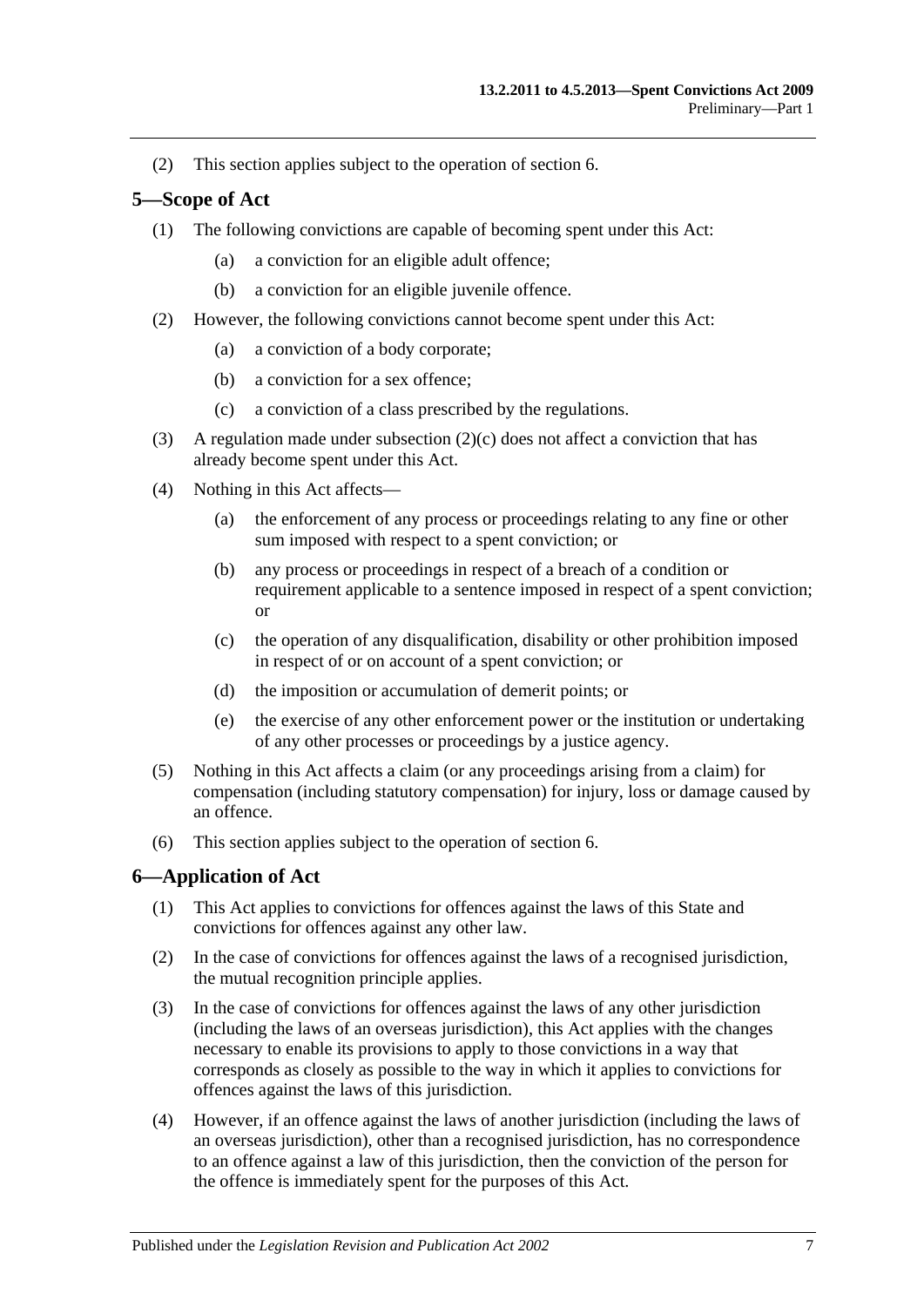(5) This Act applies to convictions for offences whether such convictions occurred before or after the commencement of this Act.

## <span id="page-7-0"></span>**Part 2—Requirements for a conviction to become spent**

### <span id="page-7-2"></span><span id="page-7-1"></span>**7—Determination of qualification period**

- (1) Subject to this section, the *qualification period* for the conviction of a person for an offence is—
	- (a) in the case of an eligible juvenile offence, other than where the person was dealt with as an adult—5 consecutive years; or
	- (b) in any other case—10 consecutive years,

from the relevant day for the conviction for the offence.

- <span id="page-7-3"></span>(2) If during the qualification period for a conviction (the *first conviction*) the person is convicted of another offence (the *second conviction*), the time that has run as part of the qualification period for the first conviction is cancelled and the relevant day for the second conviction becomes a new relevant day for the first conviction (and a conviction for a third offence within the period that then applies will have a corresponding effect on the first and second convictions, and so on for any subsequent conviction or convictions).
- <span id="page-7-4"></span>(3) In addition
	- (a) if at the end of a period that applies under [subsection](#page-7-2)  $(1)$  or  $(2)$  the person is a registrable offender under the *[Child Sex Offenders Registration Act](http://www.legislation.sa.gov.au/index.aspx?action=legref&type=act&legtitle=Child%20Sex%20Offenders%20Registration%20Act%202006) 2006* who is subject to reporting obligations imposed by Part 3 of that Act, the qualification period is extended so as to expire when or if those reporting obligations cease or are suspended under that Part; and
	- (b) if during the period of extension that applies under [paragraph](#page-7-4) (a) the person is convicted of another offence, the conviction has the same effect on any previous conviction that is subject to the period of extension that a second or subsequent conviction has on a previous conviction or convictions under [subsection](#page-7-3) (2).
- <span id="page-7-5"></span>(4) For the purposes of [subsections](#page-7-3) (2) and [\(3\)\(b\),](#page-7-5) a conviction for a second or subsequent offence will be disregarded if—
	- (a) the offence is a minor offence (including in a case where the conviction with respect to the minor offence is constituted by a finding under [section](#page-5-1) 3(5)); or
	- (b) the conviction is quashed; or
	- (c) the convicted person is granted a pardon.
- (5) A period under a preceding subsection may commence before the commencement of this Act and, in such a case, the qualification period will be completed—
	- (a) on the commencement of this Act; or
	- (b) on the day on which the qualification period would have been completed if this Act had been in force continuously since the day of the relevant conviction,

whichever is the later.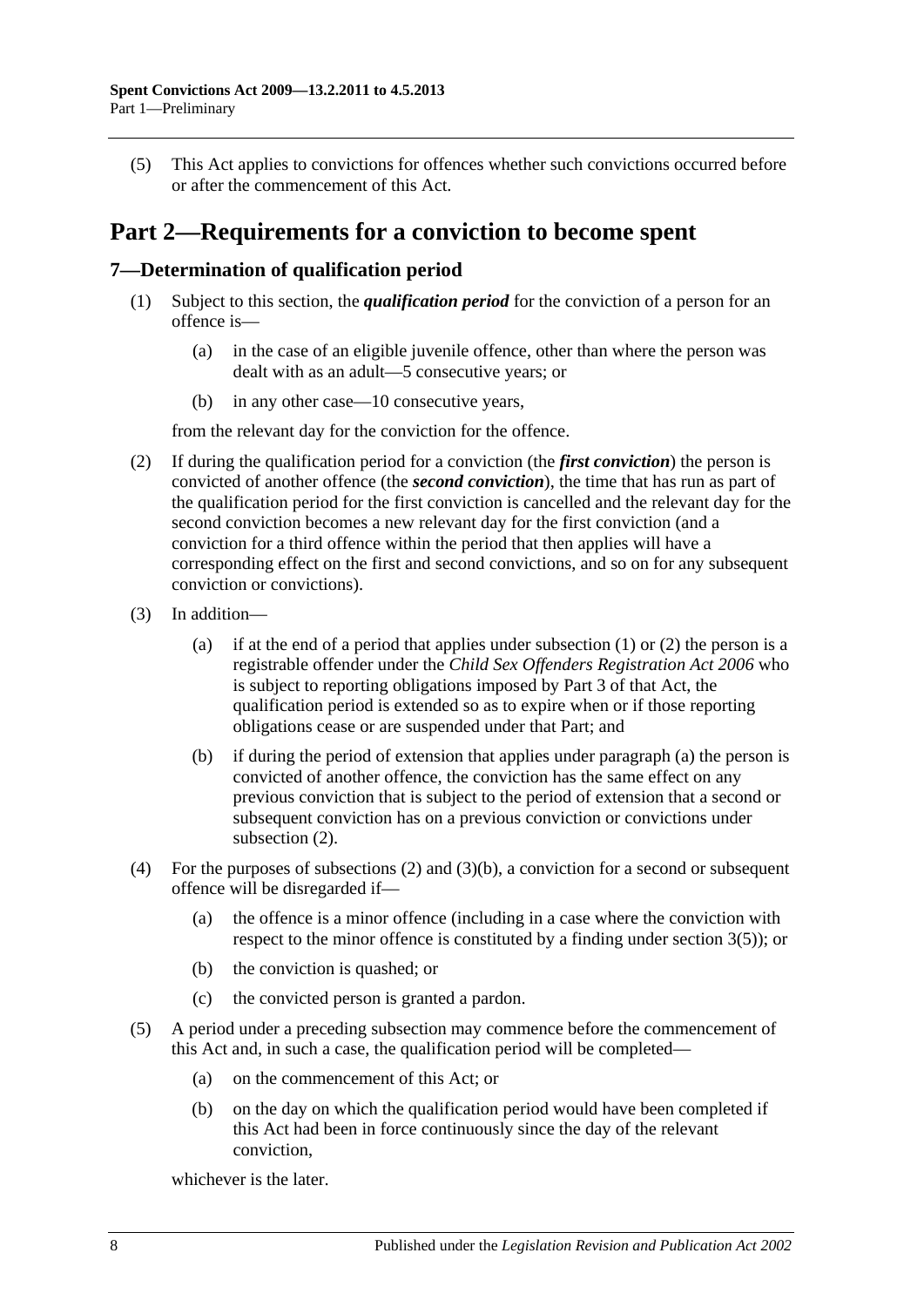- (6) For the purposes of this section—
	- (a) the *relevant day* for the conviction for an offence is the day on which the person is convicted; and
	- (b) a reference to a conviction for an offence does not extend to a conviction for an offence against a law of another jurisdiction (including the laws of an overseas jurisdiction), other than a recognised jurisdiction, that has no correspondence to an offence against a law of this jurisdiction.

### <span id="page-8-0"></span>**8—Spent conviction—general provision**

A conviction for an offence is spent on completion of the qualification period for the conviction.

### <span id="page-8-1"></span>**9—Subsequent conviction after conviction becomes spent**

- (1) A conviction of a person for an offence (the *first offence*) that is spent is not revived by the subsequent conviction of the person for another offence (the *later offence*).
- (2) However, if—
	- (a) the later offence was committed during the qualification period for the first offence; and
	- (b) the later offence is an offence for which a conviction during the qualification period for the first offence would have resulted in the cancellation of the time that had already run as part of the qualification period under [section](#page-7-3)  $7(2)$ or [\(3\)\(b\),](#page-7-5)

the first offence will cease to be treated as a spent conviction under this Act while the qualification period for the later offence is running.

### <span id="page-8-3"></span><span id="page-8-2"></span>**Part 3—Effect of a conviction becoming spent**

### **Division 1—General provisions**

#### <span id="page-8-4"></span>**10—Ability to disregard spent convictions**

If a conviction of a person is spent—

- (a) a question about the person's criminal history is taken not to refer to the spent conviction, but to refer only to any of the person's convictions that are not spent; and
- (b) the person is not required to disclose to any other person for any purpose information concerning the spent conviction; and
- (c) in the application to the person of an Act, statutory instrument, agreement or arrangement—
	- (i) a reference to a conviction, however expressed, is taken not to refer to the spent conviction; and
	- (ii) a reference to the person's character or fitness, however expressed, is not to be taken as allowing or requiring account to be taken of the spent conviction; and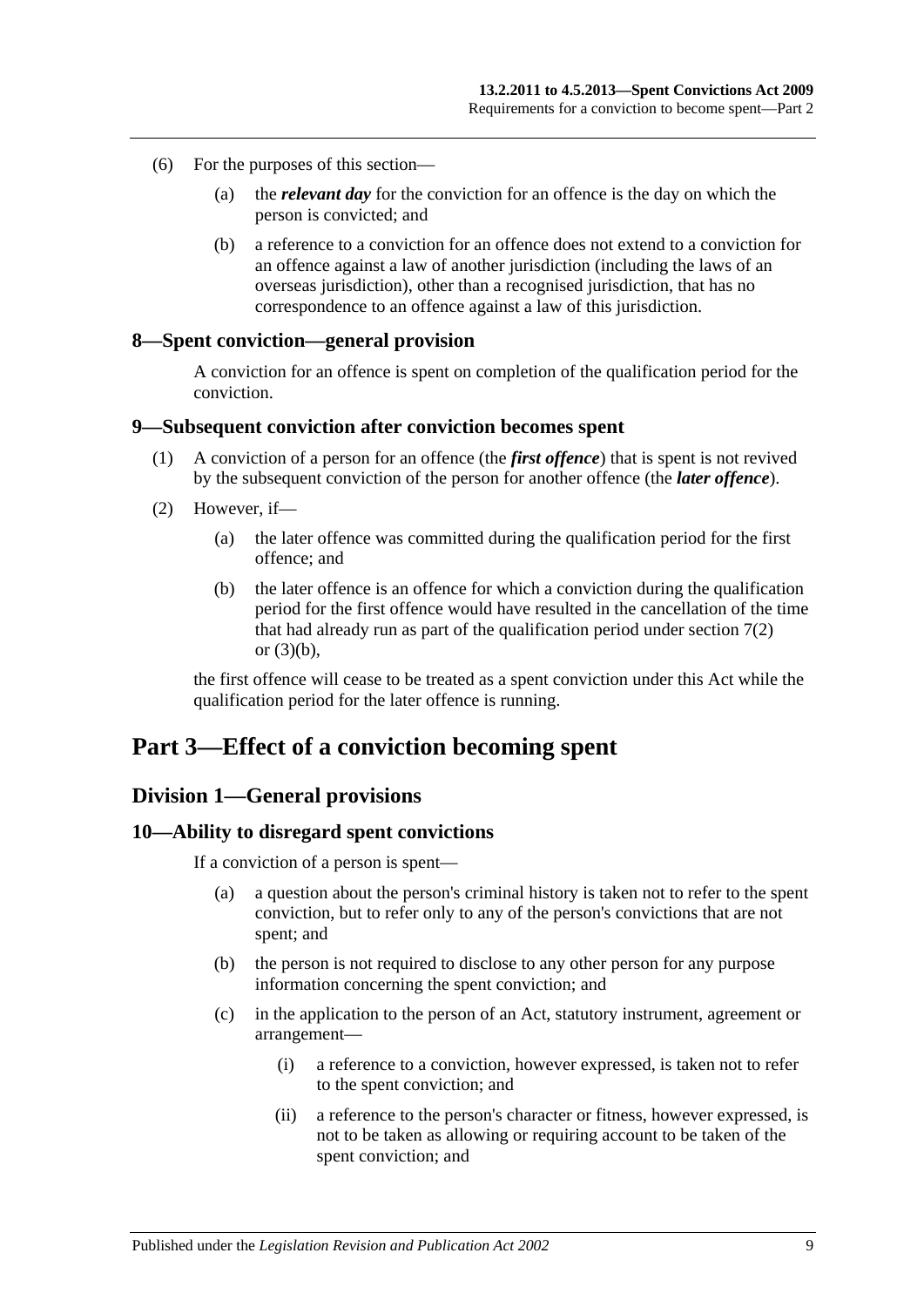- (d) the spent conviction, or the non-disclosure of the spent conviction, is not a proper ground for—
	- (i) refusing the person any appointment, post, status or privilege; or
	- (ii) revoking any appointment, status or privilege held by the person, or dismissing the person from any post.

### <span id="page-9-2"></span><span id="page-9-0"></span>**11—Unlawful disclosures—public records**

- (1) A person is guilty of an offence if—
	- (a) the person has access to records of convictions kept by or on behalf of a public authority; and
	- (b) the person discloses information about a spent conviction that the person has gained on account of that access; and
	- (c) the person knew, or ought reasonably have known, at the time of the disclosure, that the information was about a spent conviction.

Maximum penalty: \$10 000.

- (2) It is a defence to a charge for an offence against [subsection](#page-9-2) (1) to prove—
	- (a) that the disclosure was made with the consent of the person whose conviction is spent; or
	- (b) that—
		- (i) the person who made the disclosure believed in good faith that the disclosure was within the ambit of an exclusion from the operation of this section under [Schedule 1;](#page-10-7) and
		- (ii) the disclosure occurred in circumstances where steps had been taken to avoid any breach of [subsection](#page-9-2) (1) by putting in place any systems or safeguards that might reasonably be expected to be provided.

### <span id="page-9-3"></span><span id="page-9-1"></span>**12—Unlawful disclosures—business activities**

- (1) A person is guilty of an offence if—
	- (a) the person, in the course of carrying on a business that includes or involves the provision of information about convictions for offences, discloses information about a spent conviction; and
	- (b) the person knew, or ought reasonably have known, at the time of the disclosure, that the information was about a spent conviction.

Maximum penalty: \$10 000.

- (2) It is a defence to a charge for an offence against [subsection](#page-9-3) (1) to prove—
	- (a) that the disclosure forms part of the ongoing disclosure of the information in materials or in a manner that cannot be reasonably altered to remove information about the spent conviction; and
	- (b) that the disclosure of the information commenced before the conviction became a spent conviction.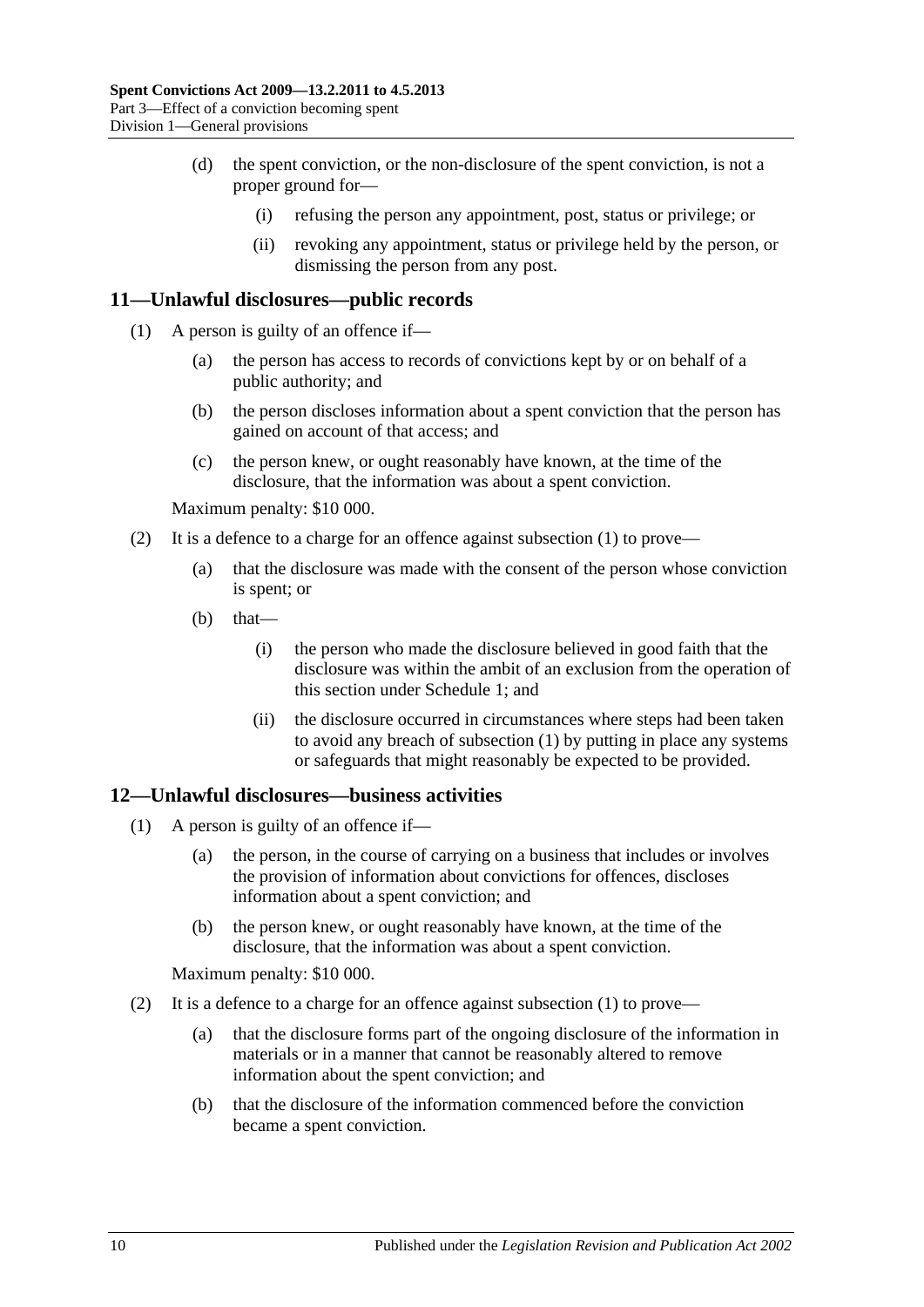### <span id="page-10-0"></span>**Division 2—Exclusions**

### <span id="page-10-1"></span>**13—Exclusions**

- (1) [Schedule 1](#page-10-7) sets out exclusions from the operation of [Division 1.](#page-8-3)
- <span id="page-10-10"></span>(2) Subject to [subsection](#page-10-9) (3), the exclusions do not apply in relation to an offence if—
	- (a) the conviction has been quashed; or
	- (b) the person has been granted a pardon for the offence.
- <span id="page-10-9"></span>(3) [Subsection](#page-10-10) (2) does not apply in relation to the operation of [clause](#page-12-1) 6 of [Schedule 1.](#page-10-7)

## <span id="page-10-2"></span>**Part 4—Miscellaneous**

### <span id="page-10-3"></span>**14—Improperly obtaining information about spent convictions**

A person must not fraudulently or dishonestly obtain information about a spent conviction from records of convictions kept by or on behalf of a public authority. Maximum penalty: \$10 000.

### <span id="page-10-4"></span>**15—Prerogative of mercy not affected**

This Act does not affect the exercise of the Royal prerogative of mercy.

### <span id="page-10-5"></span>**16—Act does not authorise destruction of records**

This Act does not authorise or require the destruction by or on behalf of a public authority of a record relating to a spent conviction, a quashed conviction or a pardon.

### <span id="page-10-6"></span>**17—Regulations**

- (1) The Governor may make such regulations as are contemplated by, or necessary or expedient for the purposes of, this Act.
- (2) The regulations may—
	- (a) be of general or limited application;
	- (b) vary according to the persons, times, places or circumstances to which they are expressed to apply.

## <span id="page-10-7"></span>**Schedule 1—Exclusions**

### <span id="page-10-8"></span>**1—Justice agencies**

- (1) [Part 3 Division 1](#page-8-3) does not apply to the performance of a function or the exercise of a power by—
	- (a) a justice agency; or
	- (b) a person who is acting as a member, officer, employee, agent or contractor of a justice agency.
- (2) [Part 3 Division 1](#page-8-3) does not apply if the disclosure is made, or to be made, to or is made  $by-$ 
	- (a) a justice agency; or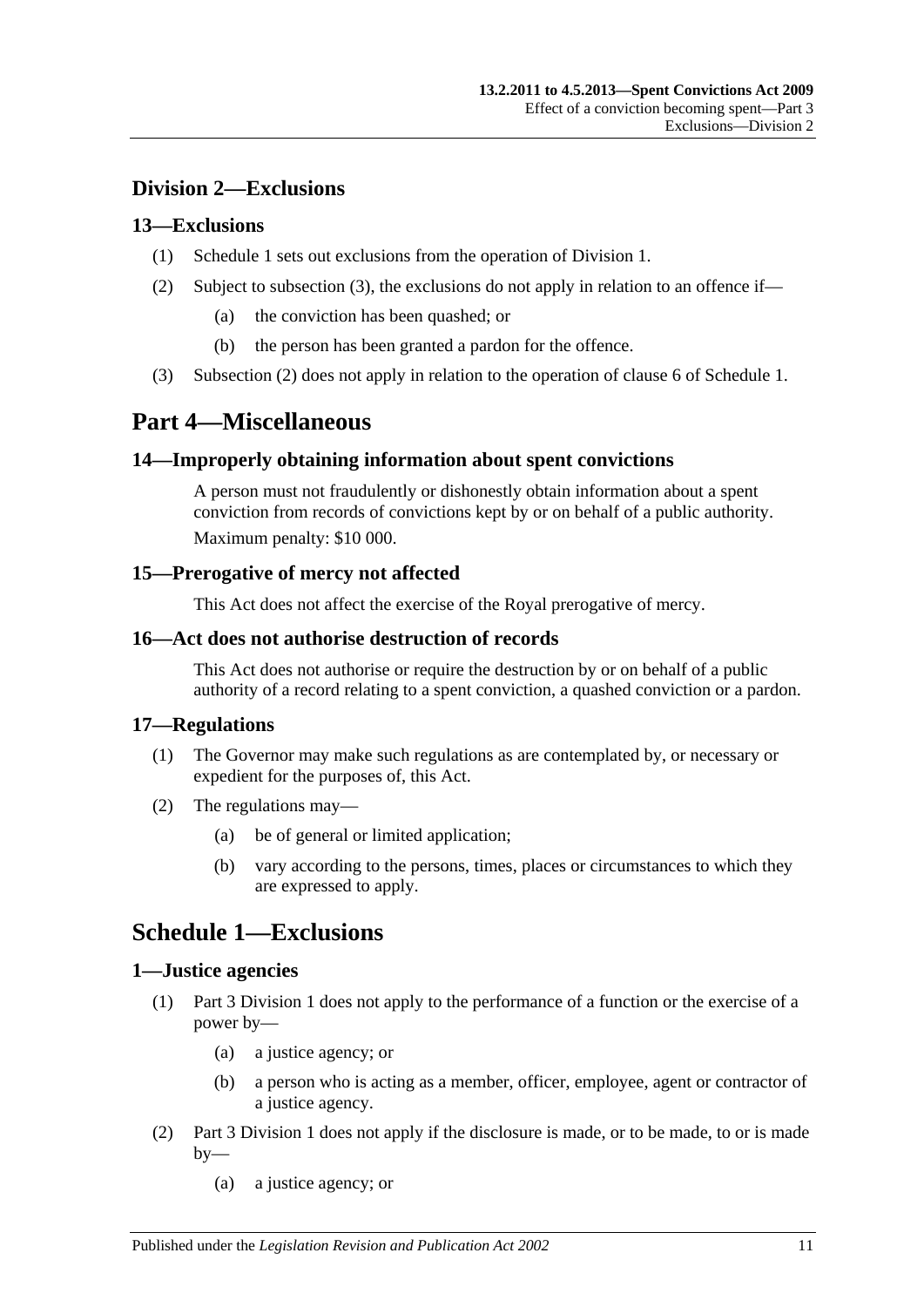- (b) a person who is acting as a member, officer, employee, agent or contractor of a justice agency.
- (3) [Part 3 Division 1](#page-8-3) does not apply if a disclosure is made, or to be made, to or is made by a justice agency for the purposes of assessing—
	- (a) prospective employees or prospective members of the agency; or
	- (b) persons proposed to be engaged as consultants to, or to perform services for, the agency or a member of the agency.

### <span id="page-11-0"></span>**2—Commonwealth agencies**

[Part 3 Division 1](#page-8-3) does not apply if a disclosure is made, or to be made, to or is made by—

- (a) an intelligence or security agency, for the purpose of assessing—
	- (i) prospective employees or prospective members of the agency; or
	- (ii) persons proposed to be engaged as consultants to, or to perform services for, the agency or a member of the agency; or
- (b) a Commonwealth authority, for the purpose of assessing appointees or prospective appointees to a designated Commonwealth position; or
- (c) a person who makes a decision under the *Migration Act 1958* of the Commonwealth, the *Australian Citizenship Act 2007* of the Commonwealth or the *Immigration Act 1980* of the Territory of Norfolk Island, for the purpose of making that decision; or
- (d) AUSTRAC, for the purpose of assessing—
	- (i) prospective members of the staff of AUSTRAC; or
	- (ii) persons proposed to be engaged as consultants under subsection 225(1) of the *Anti-Money Laundering and Counter-Terrorism Financing Act 2006* of the Commonwealth; or
	- (iii) persons whose services are proposed to be made available to AUSTRAC under subsection 225(3) of that Act; or
- (e) a person or body, for the purpose of instituting or conducting proceedings for any offence.

### <span id="page-11-1"></span>**3—Designated judicial authorities**

- (1) [Part 3 Division 1](#page-8-3) does not apply in connection with proceedings before, or the making of any decision by, a designated judicial authority (including any proceedings associated with jury selection or service or otherwise with respect to the operation of a jury, a decision concerning sentencing, or a decision concerning the granting of bail).
- (2) However, a designated judicial authority before which evidence of a spent conviction is admitted must take such steps as are, in the opinion of the designated judicial entity, appropriate to avoid or minimise publication of the evidence.

### <span id="page-11-2"></span>**4—Parole Board**

[Part 3 Division 1](#page-8-3) does not apply in connection with proceedings before, or the making of any decision by, the Parole Board.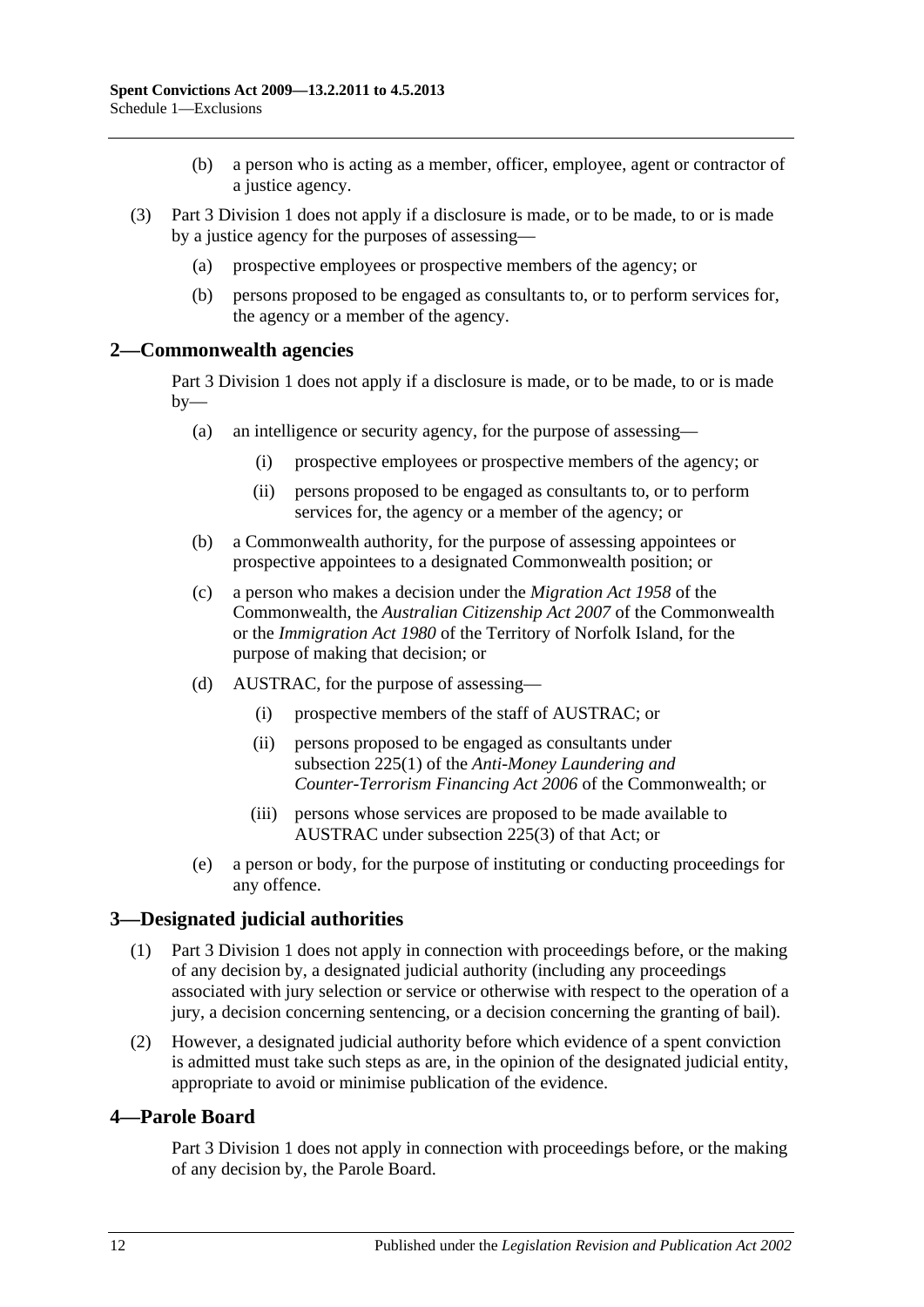### <span id="page-12-0"></span>**5—Judicial and associated officers**

[Part 3 Division 1](#page-8-3) does not apply in relation to an assessment of the suitability of a person appointed, or being considered for appointment—

- (a) as a judge, magistrate or justice of the peace; or
- (b) as a member of a court or tribunal prescribed by the regulations for the purposes of this paragraph.

### <span id="page-12-1"></span>**6—Care of children**

- (1) [Part 3 Division 1](#page-8-3) does not apply in relation to—
	- (a) any administrative, judicial or other inquiry into, or assessment of, the fitness of a person to have the guardianship or custody of a child, or access to a child; or
	- (b) any assessment of the fitness of a person undertaking, or seeking to undertake, (including without any fee or reward) work or any other activity that directly involves—
		- (i) the care, control, supervision or instruction of children; or
		- (ii) otherwise working in close proximity with children on a regular basis; or
	- (c) any assessment of the fitness of a person undertaking, or seeking to undertake, (including without any fee or reward) work or any other activity that directly involves acting as an advocate for children in legal proceedings; or
	- (d) without limiting a preceding paragraph, a disclosure required or permitted by or under another law (including a law of another jurisdiction (including a law of an overseas jurisdiction)) in relation to a person who works, or who is seeking to work, with children; or
	- (e) any—
		- (i) disciplinary or fitness inquiry or investigation; or
		- (ii) enforcement action or proceedings (including for the suspension or cancellation of a registration, licence, accreditation or other authorisation or authority),

associated with a person within a preceding paragraph.

(2) This clause extends to cases involving circumstances arising outside this jurisdiction.

### <span id="page-12-2"></span>**7—Care of vulnerable people**

- (1) [Part 3 Division 1](#page-8-3) does not apply in relation to—
	- (a) any administrative, judicial or other inquiry into, or assessment of, the fitness of a person to have the guardianship of an aged person or persons with a disability (including an intellectual disability), illness or impairment; or
	- (b) any assessment of the fitness of a person undertaking, or seeking to undertake, (including without any fee or reward) work or any other activity that directly involves—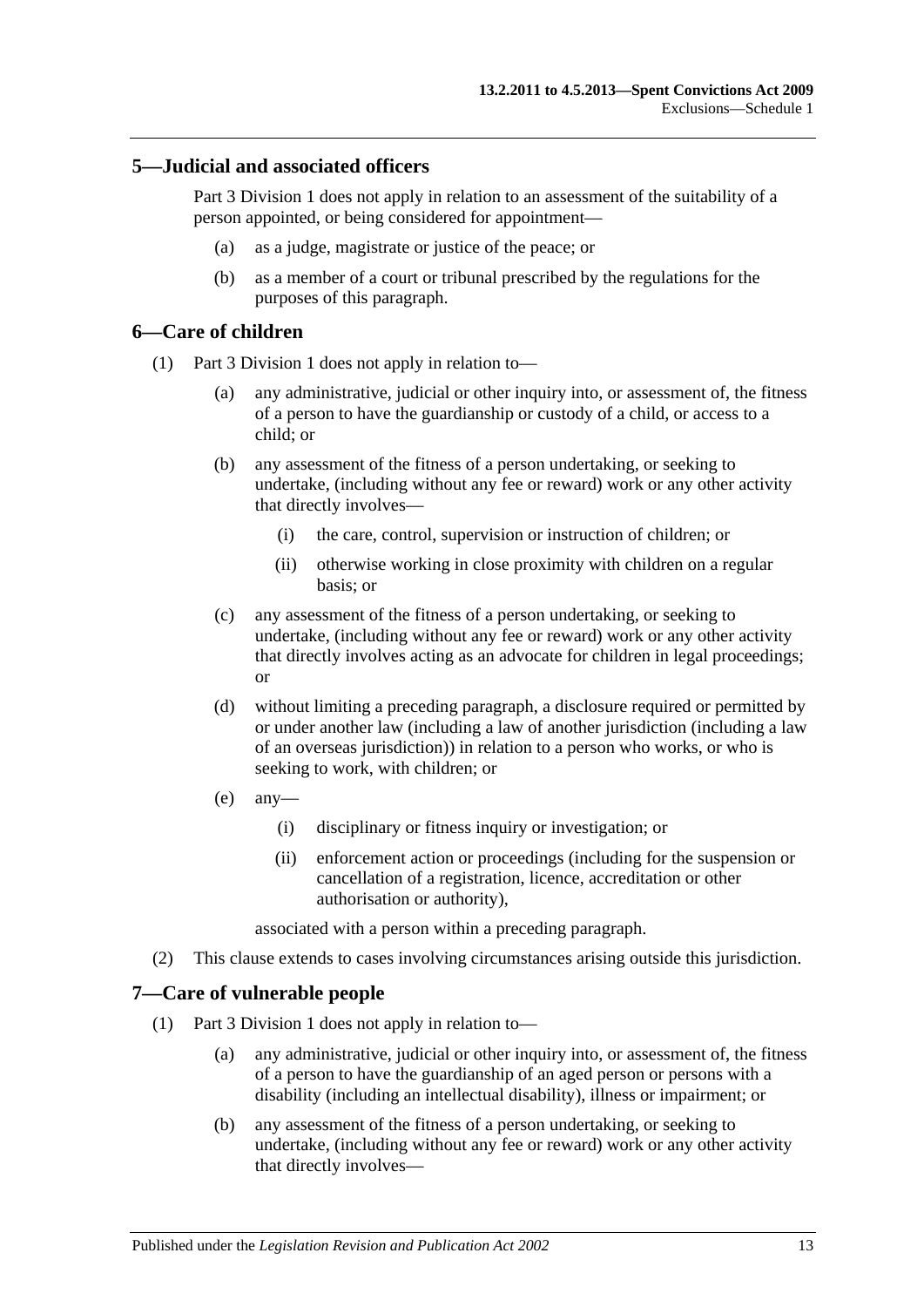- (i) the care of aged persons or persons with a disability (including an intellectual disability), illness or impairment in legal proceedings; or
- (ii) otherwise working in close proximity with aged persons or persons with a disability (including an intellectual disability), illness or impairment; or
- (c) any assessment of the fitness of a person undertaking, or seeking to undertake, (including without any fee or reward) work or any other activity that directly involves acting as an advocate for aged persons or persons with a disability (including an intellectual disability), illness or impairment in legal proceedings; or
- $(d)$  any—
	- (i) disciplinary or fitness inquiry or investigation; or
	- (ii) enforcement action or proceedings (including for the suspension or cancellation of a registration, licence, accreditation or other authorisation or authority),

associated with a person within a preceding paragraph.

(2) This clause extends to cases involving circumstances arising outside this jurisdiction.

### <span id="page-13-0"></span>**8—Activities associated with a character test**

- (1) [Part 3 Division 1](#page-8-3) does not apply in relation to—
	- (a) any assessment of whether a person who, pursuant to statute, has obtained, or is seeking, registration or enrolment, or a licence, accreditation or other authorisation or authority, in or in relation to an occupation, profession, position or activity, is a fit and proper person or a person of good character; or
	- $(b)$  any—
		- (i) disciplinary or fitness inquiry or investigation; or
		- (ii) enforcement action or proceedings (including for the suspension or cancellation of a registration, licence, accreditation or other authorisation or authority),

associated with a person within the preceding paragraph.

(2) This clause extends to cases involving circumstances arising outside this jurisdiction.

### <span id="page-13-1"></span>**9—Firefighting, police and correctional services**

- (1) [Part 3 Division 1](#page-8-3) does not apply in relation to a disclosure to an authority concerned with the prevention or fighting of fires about a conviction that relates to the setting or lighting of a fire.
- (2) [Part 3 Division 1](#page-8-3) does not apply in relation to a person employed, or seeking employment, as a police officer.
- (3) [Part 3 Division 1](#page-8-3) does not apply in relation to a person employed in, or seeking employment in, an office or position involving duties connected with the punishment, probation or paroling of offenders.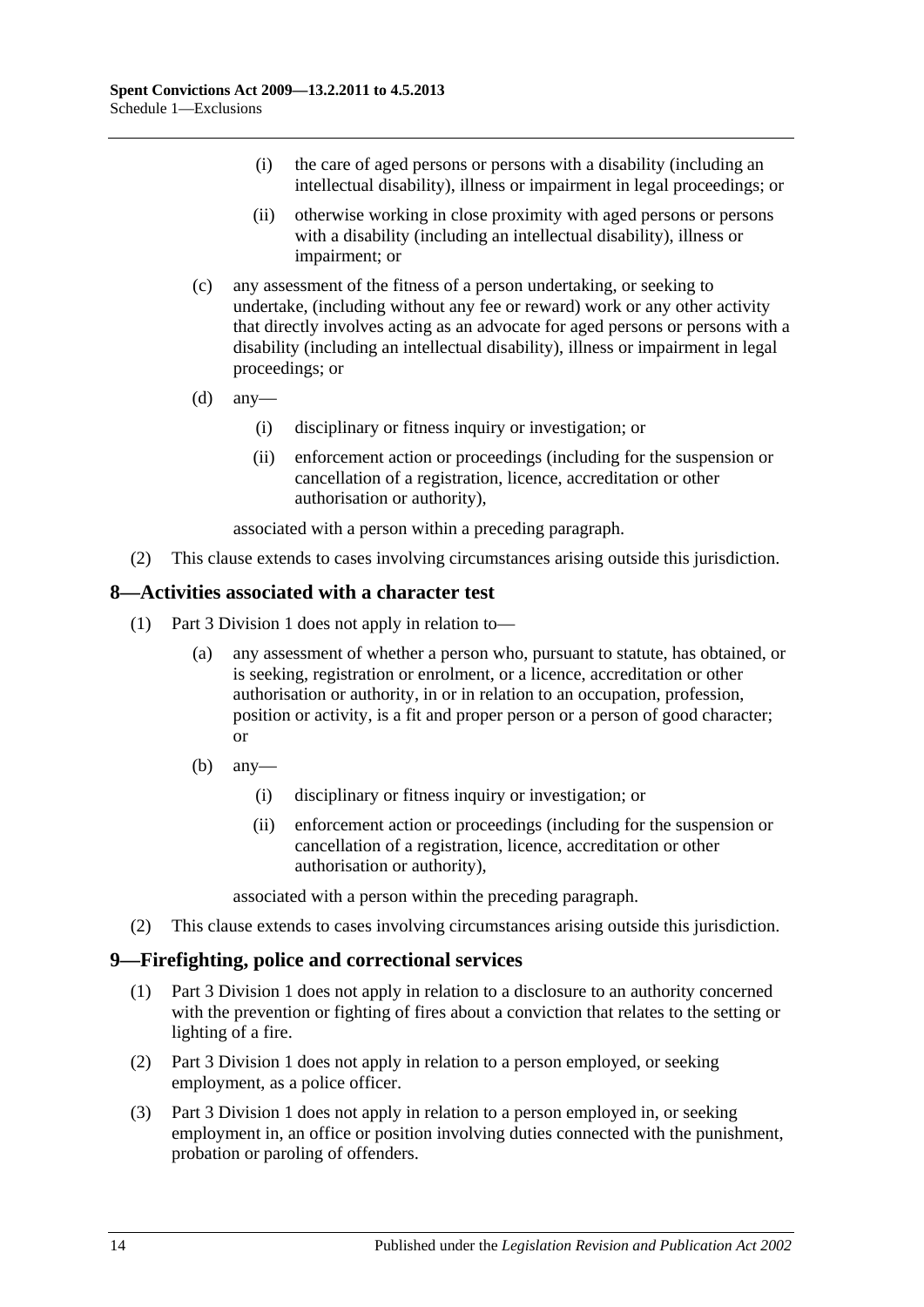### <span id="page-14-0"></span>**10—Official records**

[Part 3 Division 1](#page-8-3) does not apply in relation to a disclosure or a disclosure of information where the disclosure is made, in the course of official duties, by a person who has custody of or access to an official record.

### <span id="page-14-1"></span>**11—Archives and libraries**

[Part 3 Division 1](#page-8-3) does not apply to an archive or library (or a person acting in the performance of a function of an archive or library) in accordance with the normal procedures of the archive or library.

### <span id="page-14-2"></span>**12—Reports and authorised publications**

[Part 3 Division 1](#page-8-3) does not apply in relation to a disclosure—

- (a) made in the ordinary course of the preparation, publication or use of a textbook, report, article or collection of material published for historical, educational, scientific or professional purposes, or in the ordinary course of any lecture, class or discussion given or held for any such purpose; or
- (b) made in connection with the preparation, publication or use of a genuine series of law reports on proceedings in courts or tribunals; or
- (c) made in connection with the preparation, publication or use of the official records of a court or tribunal.

### <span id="page-14-3"></span>**13—Non-identifying information**

[Part 3 Division 1](#page-8-3) does not apply if a disclosure does not contain any information that would tend to identify the convicted person.

### <span id="page-14-4"></span>**14—Prescribed exclusions**

The regulations may prescribe other exclusions from the operation of [section](#page-8-4) 10, [11](#page-9-0) or [12.](#page-14-2)